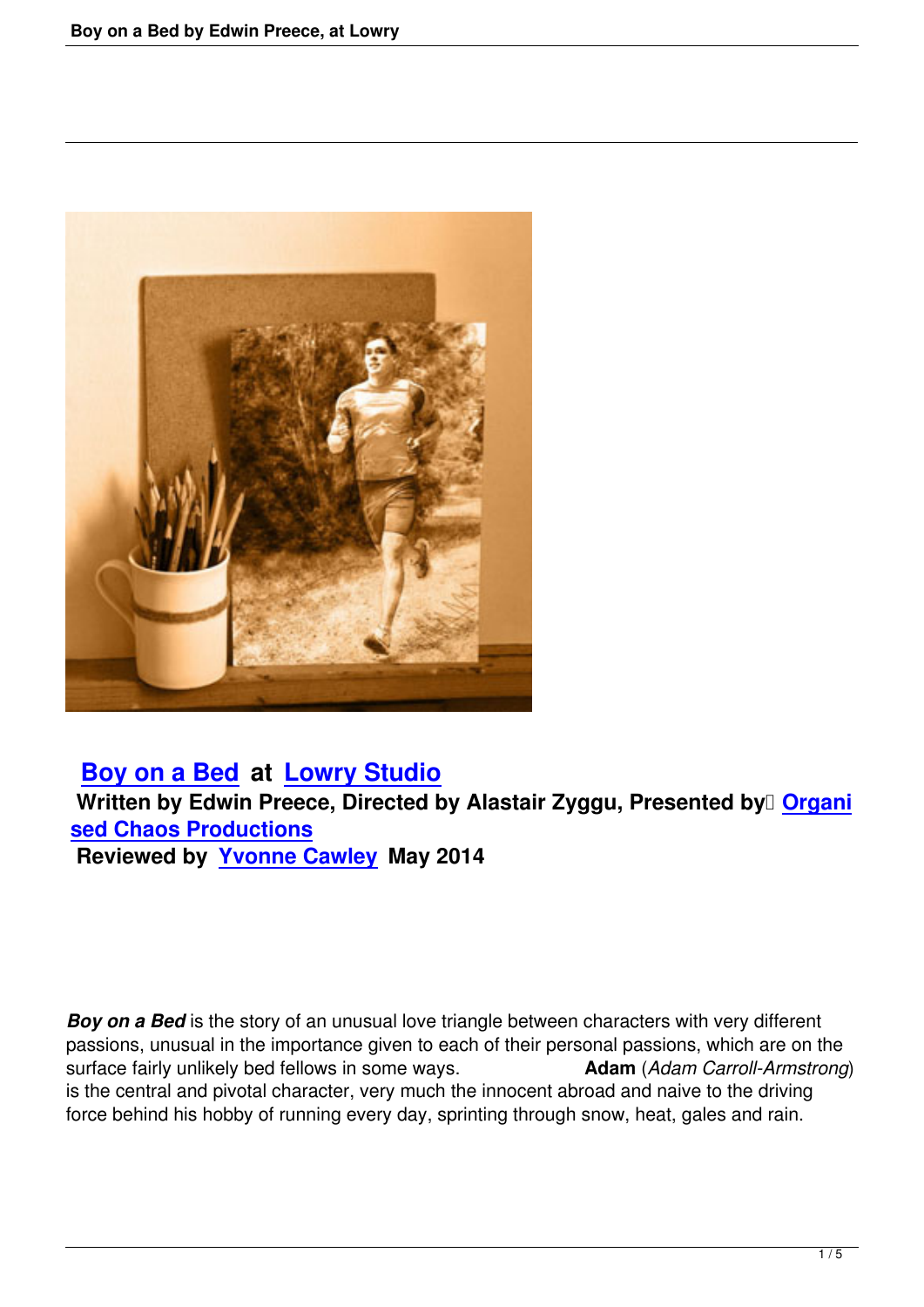Running, Adam gets soaked by a passing bus and **Stella** (*Lily Shepherd*), who is training to be an architect at the same college Adam is studying English Literature, kindly offers him a towel and they are instantly attracted to each other.

**Benedict** (*Matthew Hattersley*) is a painter who has an eye for detail and that something special in a subject. As Adam runs by, Benedict sketches him, sparks up fleeting conversations with him and tirelessly tries to persuade him to sit for a painting. Running is a solitary activity and this literary setup allows Adam to be centred in two relationships with a high degree of isolation between the two, or so he thinks as he runs free with his thoughts, seemingly all alone, pounding the streets.

Adam's physical experience of running is a delightful metaphor and backdrop to the lift in pace and expectation he has when being with the attractive, visionary yet practical Stella. With sublime aplomb, Edwin Preece uses the freedom and joy Adam experiences through running to introduce the complication and distraction in the love triangle that is Benedict. Although everything seems settled with Adam arranging to move in with Stella, Benedict gets inside Adam's thoughts rather like the taTu track 'All the things she said '. The outcome is an image that leaves an impression on all of them for the rest of their lives.

Adam runs, come rain or shine, armed with every runner's 3 must have items (though won't spoil it), and Adam Carroll-Armstrong brings this extremely funny, endearing, likeable and very down to earth character completely to life, who is at ease with the compliments, come-ons and abuse he gets during his daily runs.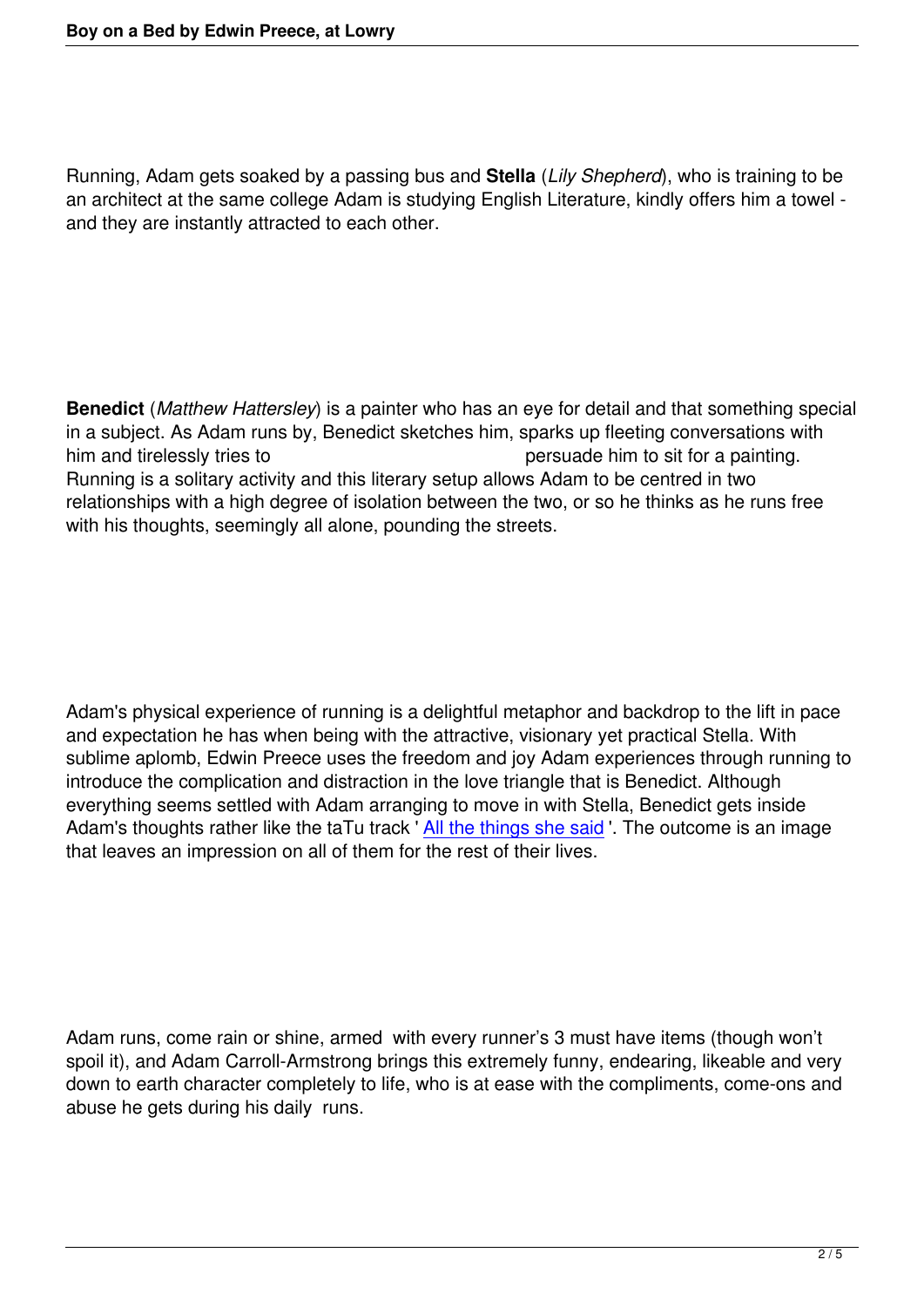Benedict is brought to life with credulity and fun by Matthew Hattersley, an artist who loves to regularly sit on a bench in the park and sketch, mainly Adam, as he jogs by flirts relentlessly with Adam admitting he is trying to break him down. The banter between these two is funny and playful. Although you start to wonder about the importance of Adam's sexuality at this point, it isn't something that dominates the play at the expense of a great and interesting story, with unique, individual characters who deliver some classic and very funny 'one-liners'.

Adam is intrigued with the sketches and Benedict says they are nothing compared to what he could do with an actual painting, and invites Adam to pose for him. He discusses this with Stella, not making a big deal of the situation and although she is broadly alright with the situation, she senses something is not quite right and that Adam is behaving out of the ordinary, although not aware that Benedict has been openly flirting with Adam.



Both Benedict and Stella love visual beauty (art and buildings respectively), with Adam the beautiful thing that links them both. The two parallel relationships shift and change with time and with the intervention of an additional character, **Taylor** (*Michael Loftus*), co-owner of the local art gallery where Benedict is to exhibit his new work. This brings out jealousy and uncertainty, and poses the choice for Adam of which road to travel. Taylor plays a rather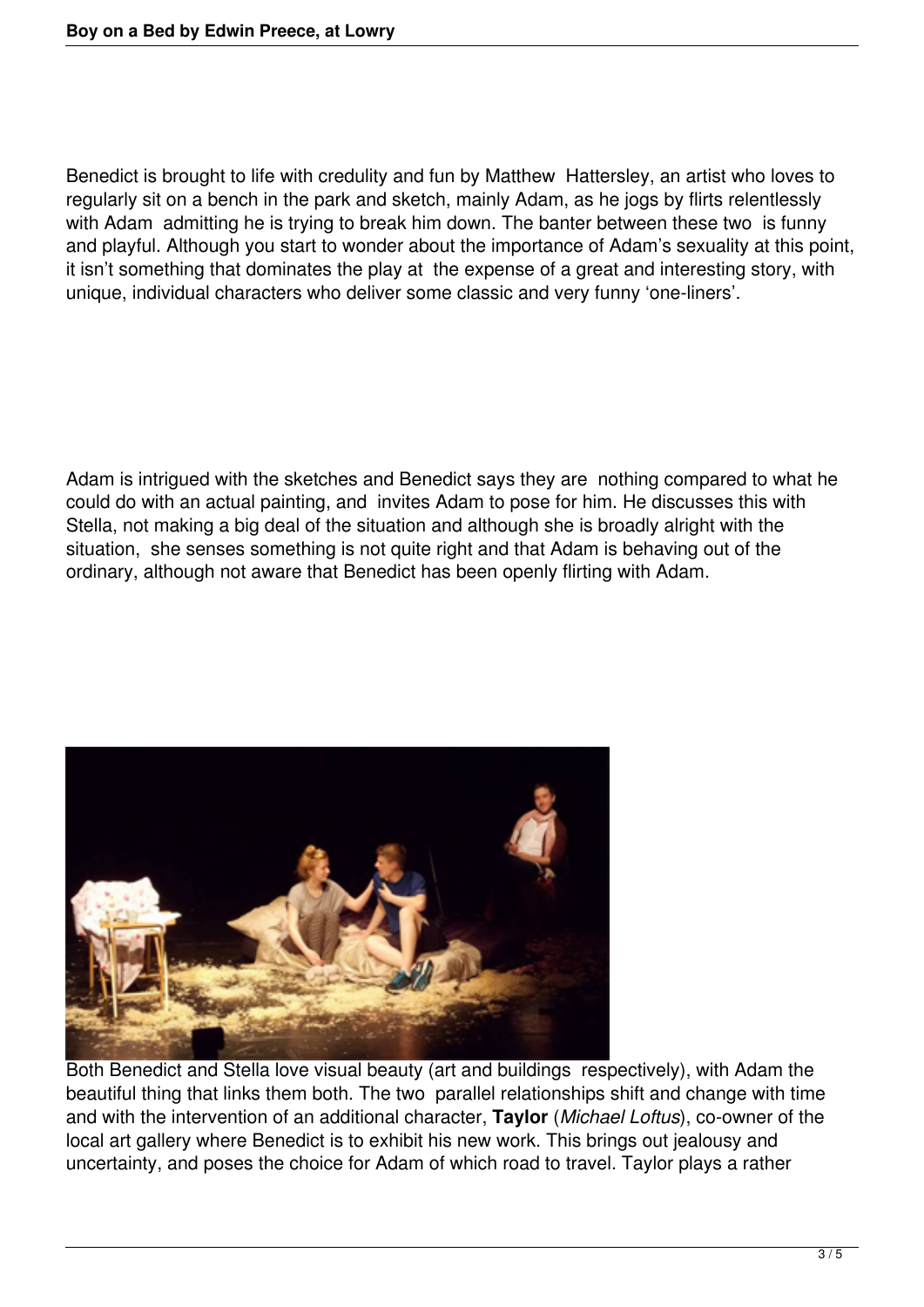self-assured, bossy but quite likeable character who doesn't suffer fools gladly, with great confidence. This must be frustrating for him no doubt, as it's something of a distraction from the central love triangle.

This was a pure gem of a play and a delightful way to spend an hour. The fast pace, although never rushed or forced, weaves us through the interlinking lives of the characters seamlessly, exploring the development of their relationships, their true-to-self identities and sexuality. We are presented with a whole host of different elements thrown into the mix, cleverly drawing us into wanting more of Adam's developing personality. It was also extremely funny, touching, sad in parts, a story of love both discovered and lost.

All the actors gelled perfectly and each brought something unique to the performance, were totally believable and at ease with their performances. True credit to the production as this was smooth, seamless and flowed perfectly. The set was very well thought out and worked with the interlinking story, each location innovatively divided by subtle floor coverings, making for ease of movement between each scene, particularly where two of the 'love triangle' characters are in a scene and then the other in their own location seemingly joins the conversation – I loved this element, bringing all three main characters together. There was imaginative use of the props, made for an interesting set with a great smooth set change by the cast. All credit to the set designer *Jessy Cornips* who is still a student and new to theatre design.

It is when the painting is revealled to Stella that the complexity and richness of her relationship to Adam is drawn out, and Adam's appreciation of the depth that literature offers humanity becomes clear. A play that often lures you in through the phenomenal form of Adam's physical and sexual beauty is explained more deeply through Adam's lyrical constructs and entwining of minds. A most complex menage a troi.